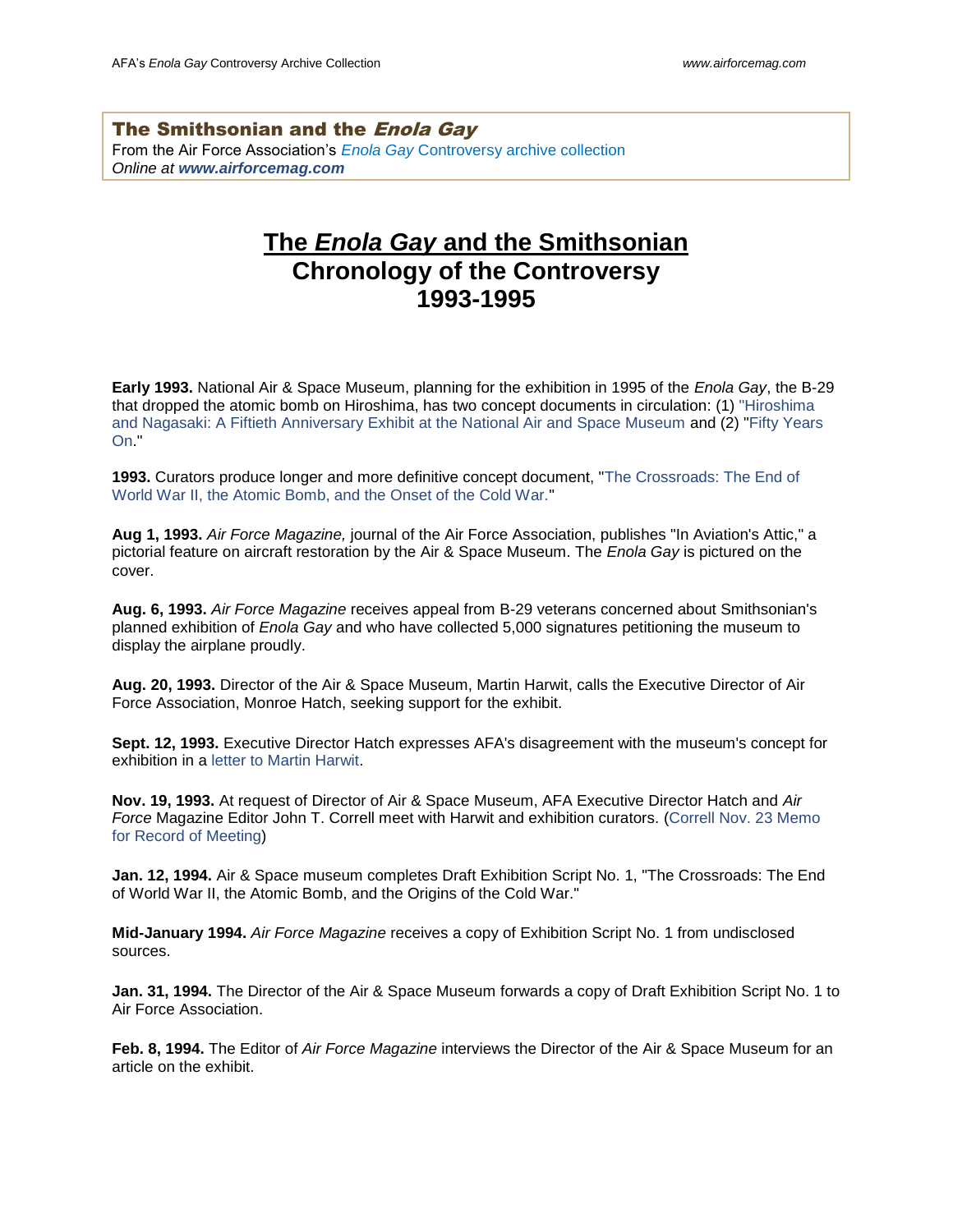**March 15, 1994.** Air Force Association releases special report, ["The Smithsonian and the](http://www.airforcemag.com/SiteCollectionDocuments/Enola%20Gay%20Archive/031594specialrpt.pdf) *Enola Gay*," a longer version of two *Air Force Magazine* articles forthcoming in the April issue.

**March 31, 1994.** *Washington Times* quotes Air & Space Director Harwit, who says AFA's characterization of the exhibition script is "not true."

**April 2, 1994.** *Air Force Magazine* publishes the articles that brought the museum's plans to public attention, "War Stories at Air & Space" and a historical companion piece, "The Decision That Launched the Enola Gay."

**April 4, 1994**. AFA provides copy of Exhibition Script No. 1 to Washington *Times* "so that you may judge for yourself." (See March 31 item.)

**April 7, 1994.** At request of Congressional staffers, Air Force Association produces [content analysis](http://www.airforcemag.com/SiteCollectionDocuments/Enola%20Gay%20Archive/040794ContentAnalysisMemo.pdf) of the museum's Exhibition Script No. 1.

**April 16, 1994.** In an internal memo (["Comments on Crossroads"](http://www.airforcemag.com/SiteCollectionDocuments/Enola%20Gay%20Archive/041694HarwitComments.pdf)), the Director of the Air & Space Museum agrees with critics that the exhibit lacks balance, says "much of the criticism that has been levied against us is understandable." Publicly, museum officials disparage criticism as unfair and inaccurate.

**April 22, 1994**. Air & Space Director appoints an internal "Tiger Team," which subsequently finds numerous problems and imbalances in the exhibition, including "depictions of Japanese as victims" of a United States "motivated by vengeance."

**May 5, 1994.** American Legion executive committee adopts resolution condemning the exhibition plan.

**May 20, 1994.** In a bizarre maneuver, Smithsonian and Air & Space officials appeal to the American Legion for support in the inexplicable belief that the Air Force Association "would have to defer to such giants as the American Legion."

**May 31, 1994.** Curators produce Draft Exhibition Script No. 2, "The Last Act: The Atomic Bomb and the End of World War II." Air Force Association begins efforts to obtain a copy.

**June 21, 1994.** Publicly, Air & Space officials say that review of the exhibition plan is ongoing. Privately, Curator Michael J. Neufeld tells the museum's advisory board that the exhibition script "must be considered a finished product, minor wording changes aside."

**June 23, 1994.** After repeated requests, the Air Force Association finally obtains a copy of Draft Exhibition Script No. 2 and produces its [June 28 analysis.](http://www.airforcemag.com/SiteCollectionDocuments/Enola%20Gay%20Archive/062894ContentAnalysis.pdf)

**July 5, 1994.** Minutes of senior staff meeting at Air & Space (publicly disclosed months later) show that the exhibition script was translated into Japanese and sent by overnight mail to officials in Hiroshima and Nagasaki "asking for a quick response."

**Aug. 10, 1994.** Twenty-four members of Congress send letter to Smithsonian expressing "concern and dismay" that the planned exhibit portrays Japan "more as an innocent victim than a ruthless aggressor" in World War II.

**Aug. 16, 1994.** In meeting with senior Air Force officials, military historians, and AFA, the Director of the Air & Space Museum says that, contrary to curator's statement on June 21, the exhibition script will be revised substantially. (AFA's [Aug. 17 Memo for the Record](http://www.airforcemag.com/SiteCollectionDocuments/Enola%20Gay%20Archive/081794recordmemo.pdf) of the meeting.)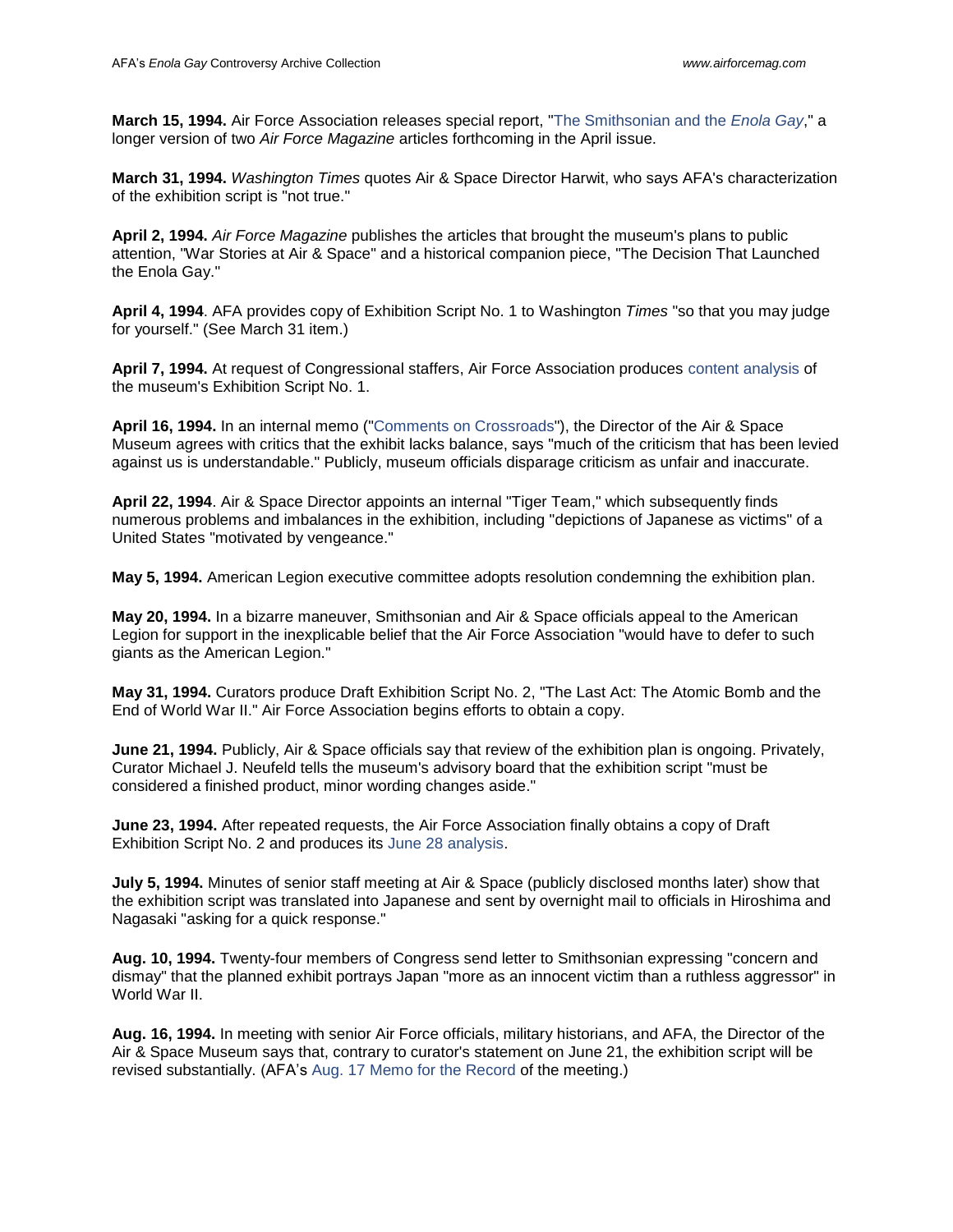**Aug. 17, 1994.** Director of National Air & Space Museum tells veterans' groups of numerous changes made or planned for the exhibition script in a [letter with attachment.](http://www.airforcemag.com/SiteCollectionDocuments/Enola%20Gay%20Archive/081794HarwitLtr.pdf)

**Aug. 17, 1994.** National Commander of American Legion says Legion "remains unequivocally opposed" to the museum's plan for exhibition of the *Enola Gay*.

**Aug. 23, 1994.** Air & Space Director Harwit tells Air Force senior historian that he has taken another look at latest script and concluded that while there were "some word changes here and there," he had been "taken aback at how little had been done." [\(HQ USAF/HO memo\)](http://www.airforcemag.com/SiteCollectionDocuments/Enola%20Gay%20Archive/082394WolkLtr.pdf)

**Aug. 24, 1994.** AFA Executive Director Hatch, in a [letter,](http://www.airforce-magazine.com/SiteCollectionDocuments/Enola%20Gay%20Archive/082494HatchLtr.pdf) declines invitation to participate in a review at the "line-in, line-out" level, telling Air & Space Museum Director Harwit that the problems with the exhibition are structural and fundamental, not minor and technical.

**Aug. 31, 1994.** Draft Exhibition Script No. 3. (AFA's [Sept. 9 analysis](http://www.airforcemag.com/SiteCollectionDocuments/Enola%20Gay%20Archive/090994ContentAnalysis.pdf) of Exhibition Script No. 3)

**Sept. 1, 1994.** At American Legion national convention, Smithsonian and Air & Space Museum officials propose Legion participation in a line-by-line review process of the exhibition script.

**Sept. 9, 1994.** AFA provides Analysis of Exhibition Script No. 3 (AFA [further actions memo,](http://www.airforcemag.com/SiteCollectionDocuments/Enola%20Gay%20Archive/091994furtheractionsmemo.pdf) dated Sept. 19)

**Sept. 22, 1994.** Smithsonian and American Legion announce a joint effort, including line-by-line evaluation of the script, to resolve the rift over the exhibition plan.

**Sept. 23, 1994.** A "Sense of the Senate" resolution, passed unanimously, characterizes the exhibition script as "revisionist and offensive to many World War II veterans."

**Sept. 27, 1994.** AFA Executive Director tells Director of Air & Space, in a [letter,](http://www.airforcemag.com/SiteCollectionDocuments/Enola%20Gay%20Archive/092794HatchLtr.pdf) that the problems have not been corrected and that "time is running out to obtain a consensus in favor of this exhibit."

**Oct. 3, 1994.** Draft Exhibition Script No. 4. (AFA's [Oct. 17 analysis\)](http://www.airforcemag.com/SiteCollectionDocuments/Enola%20Gay%20Archive/101794ContentAnalysis.pdf)

**Oct. 19, 1994.** Air Force Association, The Retired Officers Association, and the Veterans of Foreign Wars meet with Smithsonian and Air & Space leadership in an attempt to resolve differences.

**Oct. 26, 1994.** Draft Exhibition Script No. 5. (AFA's [Oct. 28 analysis\)](http://www.airforcemag.com/SiteCollectionDocuments/Enola%20Gay%20Archive/102894ContentAnalysis.pdf)

**Nov. 16, 1994.** Forty-eight "historians and scholars" ask Smithsonian Secretary Michael Heyman not to yield to pressure from the Air Force Association, the American Legion, and others that would lead to "intellectual corruption."

**Nov. 23, 1994.** Air Force Association meets with the Under Secretary of the Smithsonian Institution to discuss ways to resolve problems with the exhibition.

**Dec. 6, 1994.** Museum drafts script for "Section 000" segment, "The War in the Pacific," to be added to the beginning of the exhibit. (AFA's [Dec. 28 analysis\)](http://www.airforcemag.com/SiteCollectionDocuments/Enola%20Gay%20Archive/122894LtrtoCo-curator.pdf)

**Dec. 13, 1994.** Seven members of Congress write to the Smithsonian, expressing "deep displeasure" with handling of the exhibition plans to date.